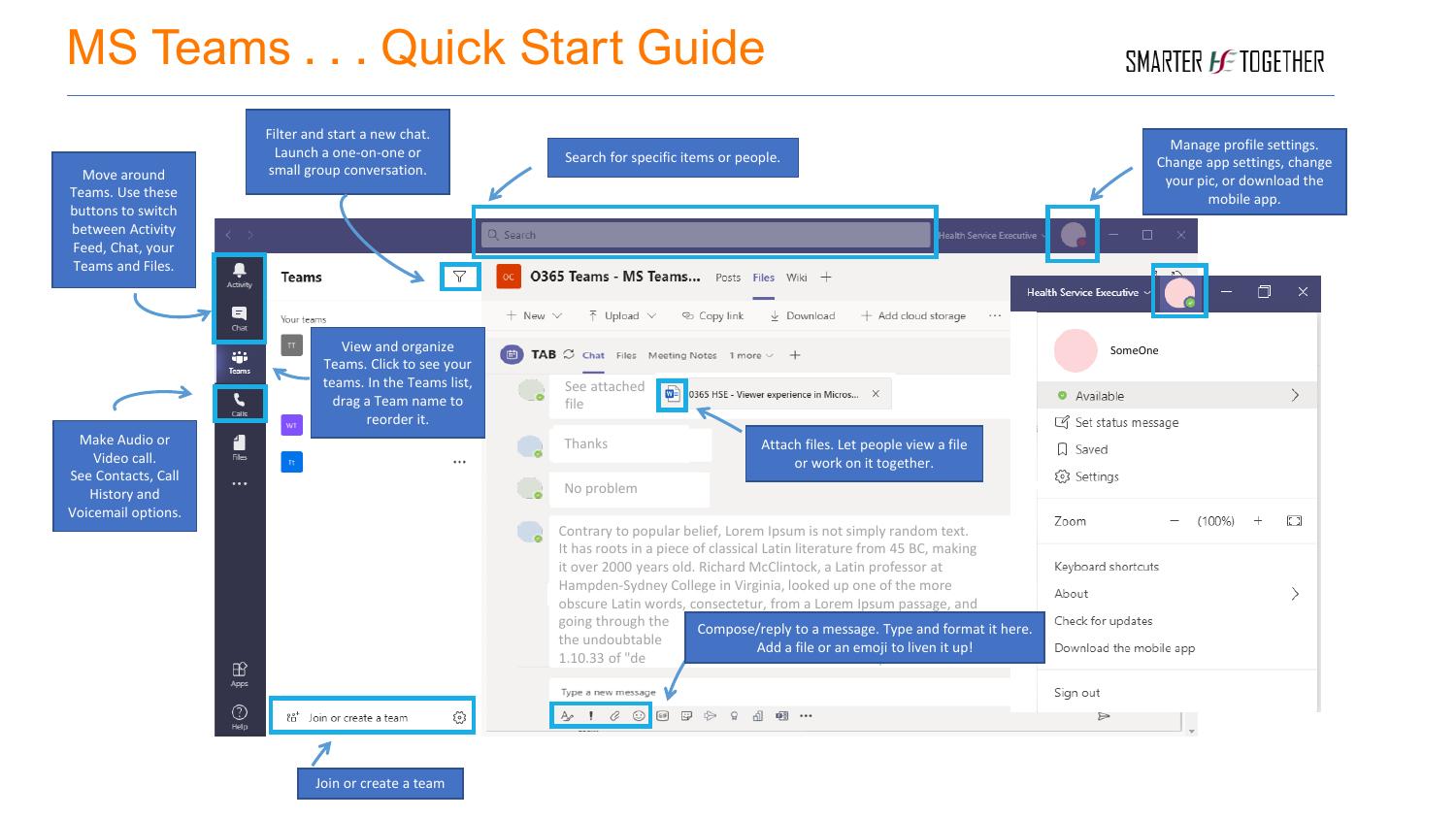# Sign in to Microsoft Teams

#### SMARTER *HE* TOGETHER

#### Sign into MS Teams from the app

1. Start Teams.

- In Windows, click **Start** > **Microsoft Teams**.
- On Mac, go to the **Applications** folder and click **Microsoft Teams**.
- On mobile, tap the **Teams** icon.
- 2. Sign in with your Microsoft 365 username and password.



#### Sign in with your organizational account

| someone@hse.ie |  |
|----------------|--|
|                |  |
| Password       |  |



Cannot access your account?

#### Sign into MS Teams from the web

1. Start Google Chrome<sup>(O</sup>or Microsoft Edge<sup>(O</sup>or

• In address bar Type: **teams.microsoft.com**

2. Sign in with your Microsoft 365 username and password.



**Note:** Internet Explorer no longer works with MS Teams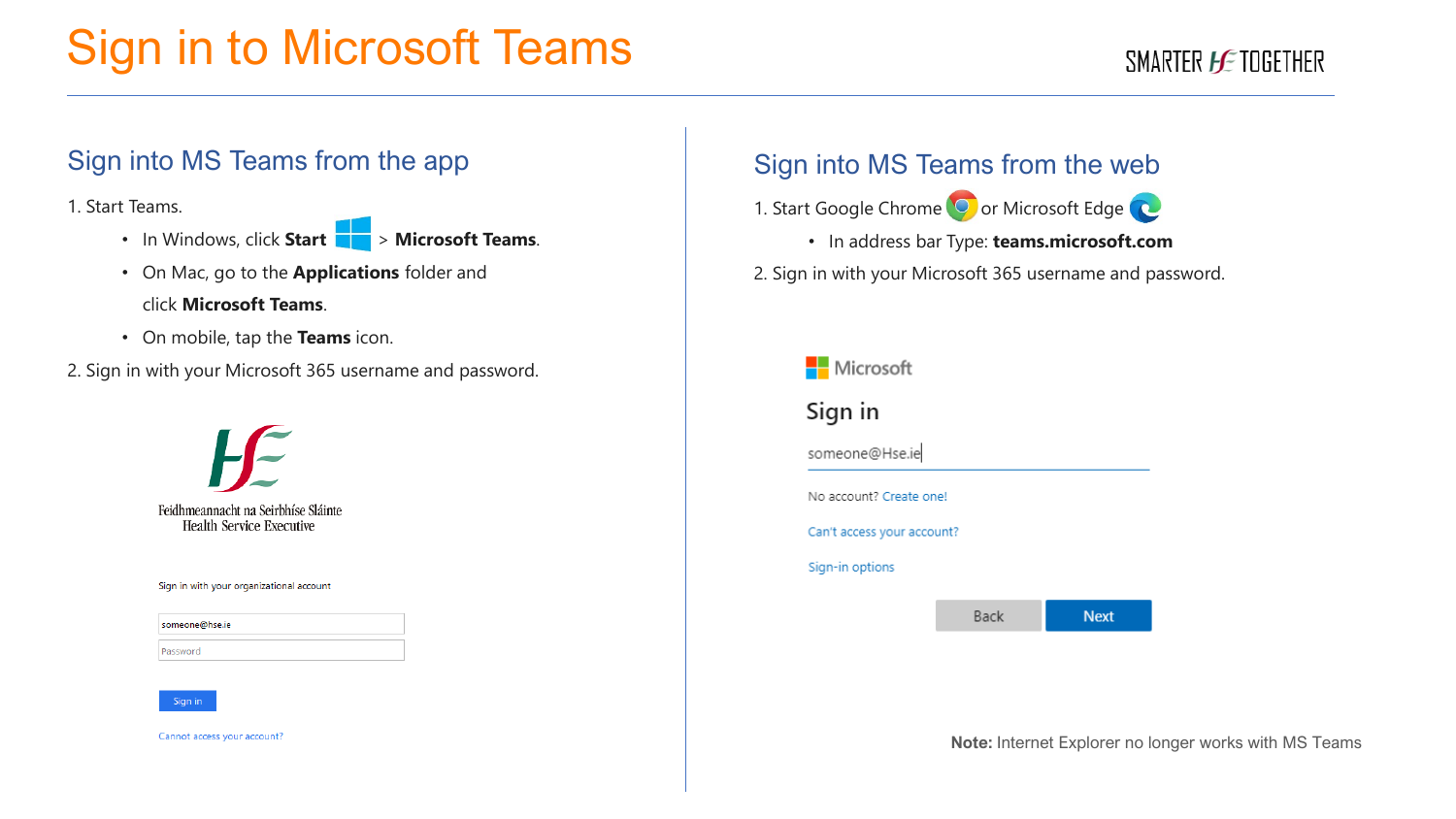## Get started with Microsoft Teams

#### SMARTER *HE* TOGETHER



With a person or group... Click **New chat**  $\mathscr{D}_1$ , type the name of the person or group in the **To** field, write your message, and click **Send** .

#### Pick a team and channel

A team is a collection of people, conversations, files, and tools- all in one place. A channel is a discussion in a team, dedicated to a department, project, or topic. Select **Teams**  $\frac{809}{12}$  and choose a team. Pick a channel to explore **Posts**, **Files** etc.



#### Start an impromptu meeting

Click **Meet now**  $\bigcirc$  **d** under the area where you type a message to start a meeting in a channel. (If you click **Reply**, then **Meet now**  $\bigcirc$  **4**, the meeting is based on that conversation) Enter a name for the meeting, then start inviting people.



#### Make video and audio calls

Click **Video call**  $\Box$  or **Audio call**  $\Box$  to call someone from a chat. View your call history and voicemail in the same area.

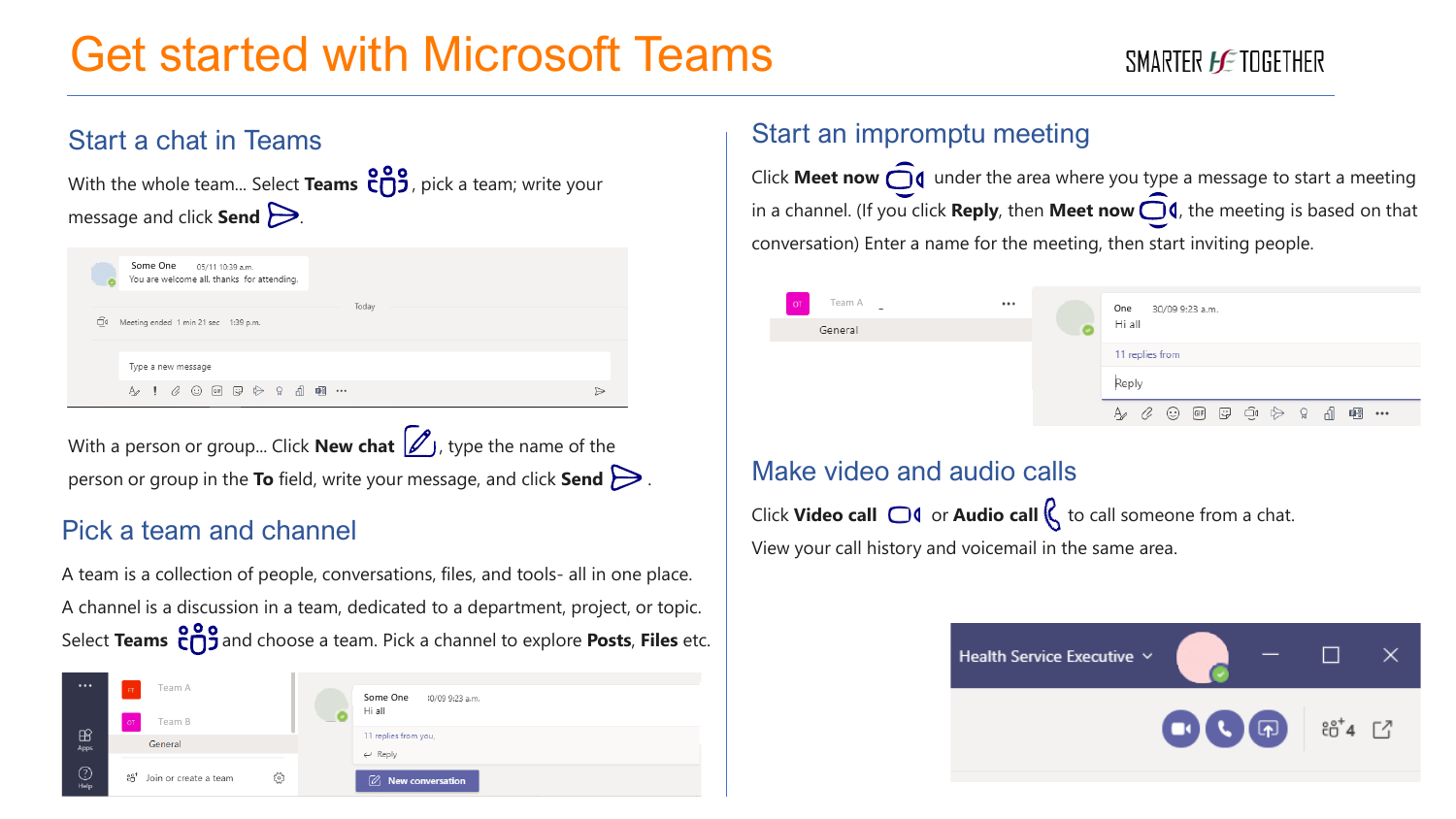## Get started with Microsoft Teams

#### @mention someone

To get someone's attention, type @, then their name (or pick them from the list that appears). Type @team to message everyone in a team or @channel to notify everyone who favourited that channel.

|       |  | Suggestions |  |  |  |                                                                                                                                                            |  |          |  |
|-------|--|-------------|--|--|--|------------------------------------------------------------------------------------------------------------------------------------------------------------|--|----------|--|
| @Team |  |             |  |  |  |                                                                                                                                                            |  |          |  |
|       |  |             |  |  |  |                                                                                                                                                            |  |          |  |
|       |  |             |  |  |  | $\mathbb{A} \quad \mathsf{!} \quad \mathscr{C} \; \oplus \; \mathbb{H} \; \oplus \; \mathbb{R} \; \oplus \; \mathbb{R} \; \; \mathbb{dl} \; \; \mathsf{m}$ |  | $\cdots$ |  |

### Reply to a post

Channel posts are organized by date and then threaded. Find the thread you want to reply to, then click **Reply**. Add your thoughts and click **Send** .



### Share a file

Click Attach  $\bigcup$  under the box where you type messages, select the file location and then the file you want. Depending on the location of the file, you'll get options for uploading a copy, sharing a link, or other ways to share.

| $\cdots$               | Team A<br>FT<br><b>OT</b><br>Team B                  |    | Some One<br>10/09 9:23 a.m.<br>Hi all      |  |  |  |  |
|------------------------|------------------------------------------------------|----|--------------------------------------------|--|--|--|--|
| $\mathbb{B}$<br>Apps   | General                                              |    | 11 replies from you,<br>$\leftarrow$ Reply |  |  |  |  |
| $\bigodot_{\sf{Help}}$ | $\mathrm{e}^{\mathrm{e}^+}$<br>Join or create a team | සි | Ø<br>New conversation                      |  |  |  |  |

### Stay on top of things

Click **Activity** on the left. The **Feed** shows you all your notifications and everything that's happened lately in the channels

you follow. To set up notifications for a channel, choose next to the channel name, then **Channel notifications**.